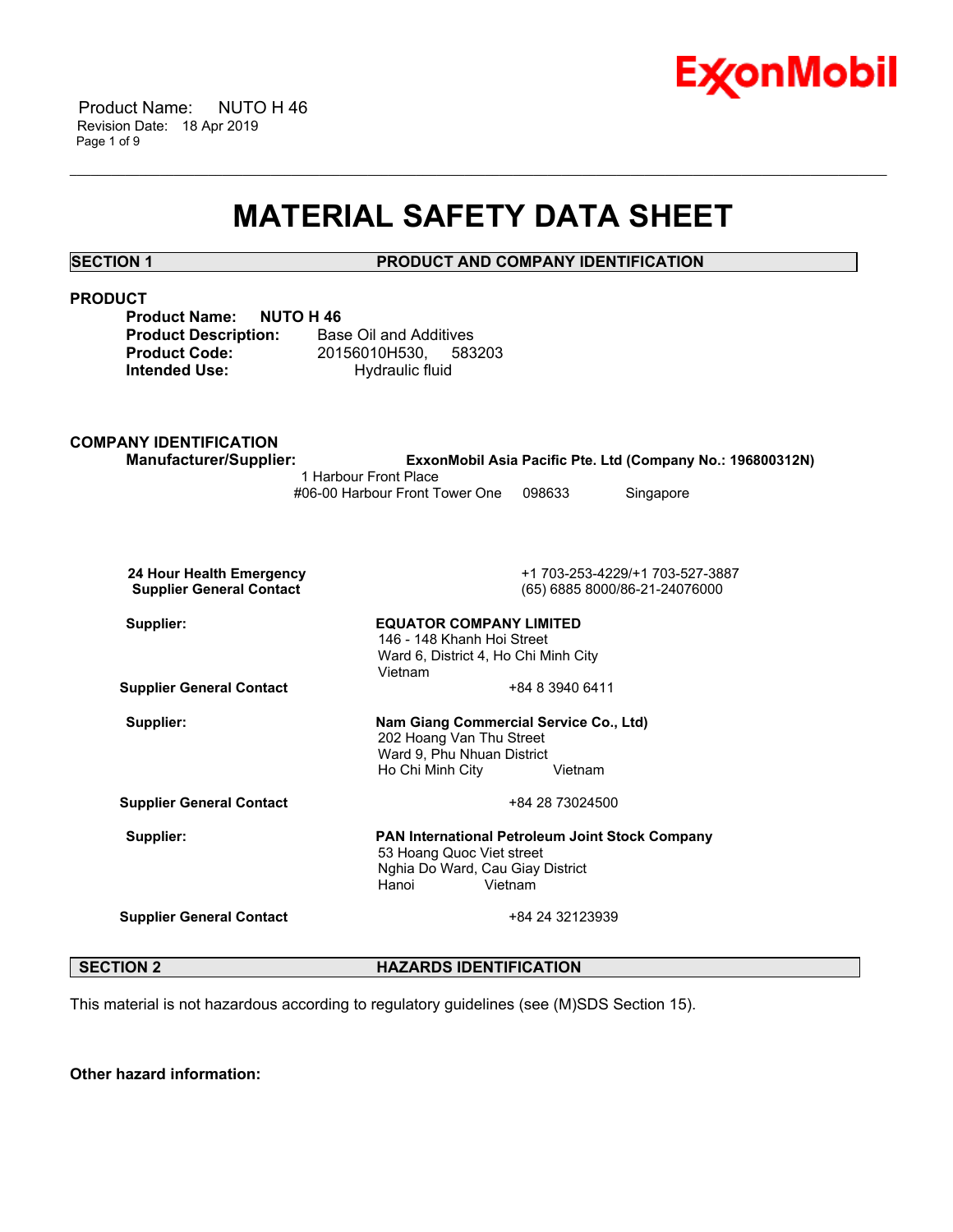

 Product Name: NUTO H 46 Revision Date: 18 Apr 2019 Page 2 of 9

# **PHYSICAL / CHEMICAL HAZARDS**

No significant hazards.

# **HEALTH HAZARDS**

 High-pressure injection under skin may cause serious damage. Excessive exposure may result in eye, skin, or respiratory irritation.

\_\_\_\_\_\_\_\_\_\_\_\_\_\_\_\_\_\_\_\_\_\_\_\_\_\_\_\_\_\_\_\_\_\_\_\_\_\_\_\_\_\_\_\_\_\_\_\_\_\_\_\_\_\_\_\_\_\_\_\_\_\_\_\_\_\_\_\_\_\_\_\_\_\_\_\_\_\_\_\_\_\_\_\_\_\_\_\_\_\_\_\_\_\_\_\_\_\_\_\_\_\_\_\_\_\_\_\_\_\_\_\_\_\_\_\_\_\_

# **ENVIRONMENTAL HAZARDS**

No significant hazards.

**NOTE:** This material should not be used for any other purpose than the intended use in Section 1 without expert advice. Health studies have shown that chemical exposure may cause potential human health risks which may vary from person to person.

# **SECTION 3 COMPOSITION / INFORMATION ON INGREDIENTS**

This material is defined as a mixture.

### **Hazardous Substance(s) or Complex Substance(s) required for disclosure**

| Name                                                                      | CAS#      | Concentration* | <b>GHS Hazard Codes</b>                       |
|---------------------------------------------------------------------------|-----------|----------------|-----------------------------------------------|
| 2.6-DI-TERT-BUTYLPHENOL                                                   | 128-39-2  | $0.1 - 5.25\%$ | H315, H400(M factor 1),<br>$H410(M$ factor 1) |
| ZINC, BISIO, O-BIS(2-ETHYLHEXYL) PHOPSHORODITHIOATO-<br>KS, KS']-, (T-4)- | 4259-15-8 | $0.1 - 5.1\%$  | H318, H401, H411                              |

\* All concentrations are percent by weight unless material is a gas. Gas concentrations are in percent by volume.

### **SECTION 4 FIRST AID MEASURES**

# **INHALATION**

Remove from further exposure. For those providing assistance, avoid exposure to yourself or others. Use adequate respiratory protection. If respiratory irritation, dizziness, nausea, or unconsciousness occurs, seek immediate medical assistance. If breathing has stopped, assist ventilation with a mechanical device or use mouth-to-mouth resuscitation.

# **SKIN CONTACT**

Wash contact areas with soap and water. If product is injected into or under the skin, or into any part of the body, regardless of the appearance of the wound or its size, the individual should be evaluated immediately by a physician as a surgical emergency. Even though initial symptoms from high pressure injection may be minimal or absent, early surgical treatment within the first few hours may significantly reduce the ultimate extent of injury.

# **EYE CONTACT**

Flush thoroughly with water. If irritation occurs, get medical assistance.

# **INGESTION**

First aid is normally not required. Seek medical attention if discomfort occurs.

# **NOTE TO PHYSICIAN**

None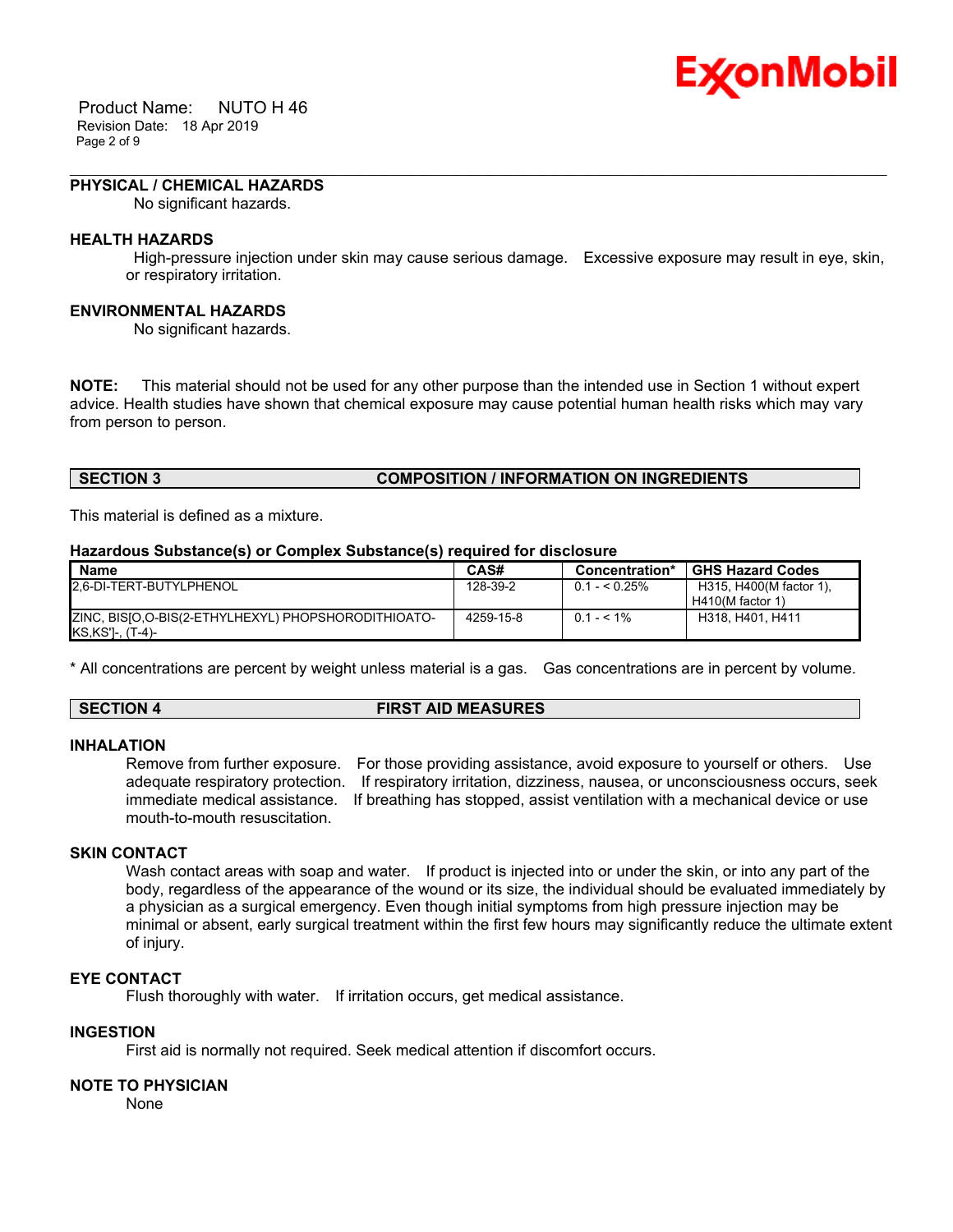

# **SECTION 5 FIRE FIGHTING MEASURES**

\_\_\_\_\_\_\_\_\_\_\_\_\_\_\_\_\_\_\_\_\_\_\_\_\_\_\_\_\_\_\_\_\_\_\_\_\_\_\_\_\_\_\_\_\_\_\_\_\_\_\_\_\_\_\_\_\_\_\_\_\_\_\_\_\_\_\_\_\_\_\_\_\_\_\_\_\_\_\_\_\_\_\_\_\_\_\_\_\_\_\_\_\_\_\_\_\_\_\_\_\_\_\_\_\_\_\_\_\_\_\_\_\_\_\_\_\_\_

# **EXTINGUISHING MEDIA**

**Appropriate Extinguishing Media:** Use water fog, foam, dry chemical or carbon dioxide (CO2) to extinguish flames.

**Inappropriate Extinguishing Media:** Straight Streams of Water

# **FIRE FIGHTING**

**Fire Fighting Instructions:** Evacuate area. Prevent runoff from fire control or dilution from entering streams, sewers, or drinking water supply. Firefighters should use standard protective equipment and in enclosed spaces, self-contained breathing apparatus (SCBA). Use water spray to cool fire exposed surfaces and to protect personnel.

**Unusual Fire Hazards:** Pressurized mists may form a flammable mixture.

**Hazardous Combustion Products:** Aldehydes, Carbon monoxide, Incomplete combustion products, Smoke, Fume, Sulfur oxides

# **FLAMMABILITY PROPERTIES**

**Flash Point [Method]:** >212°C (414°F) [ASTM D-92] **Flammable Limits (Approximate volume % in air):** LEL: 0.9 UEL: 7.0 **Autoignition Temperature:** N/D

# **SECTION 6 ACCIDENTAL RELEASE MEASURES**

# **NOTIFICATION PROCEDURES**

In the event of a spill or accidental release, notify relevant authorities in accordance with all applicable regulations.

# **PROTECTIVE MEASURES**

Avoid contact with spilled material. See Section 5 for fire fighting information. See the Hazard Identification Section for Significant Hazards. See Section 4 for First Aid Advice. See Section 8 for advice on the minimum requirements for personal protective equipment. Additional protective measures may be necessary, depending on the specific circumstances and/or the expert judgment of the emergency responders.

For emergency responders: Respiratory protection: respiratory protection will be necessary only in special cases, e.g., formation of mists. Half-face or full-face respirator with filter(s) for dust/organic vapor or Self Contained Breathing Apparatus (SCBA) can be used depending on the size of spill and potential level of exposure. If the exposure cannot be completely characterized or an oxygen deficient atmosphere is possible or anticipated, SCBA is recommended. Work gloves that are resistant to hydrocarbons are recommended. Gloves made of polyvinyl acetate (PVA) are not water-resistant and are not suitable for emergency use. Chemical goggles are recommended if splashes or contact with eyes is possible. Small spills: normal antistatic work clothes are usually adequate. Large spills: full body suit of chemical resistant, antistatic material is recommended.

# **SPILL MANAGEMENT**

Land Spill: Stop leak if you can do it without risk. Recover by pumping or with suitable absorbent.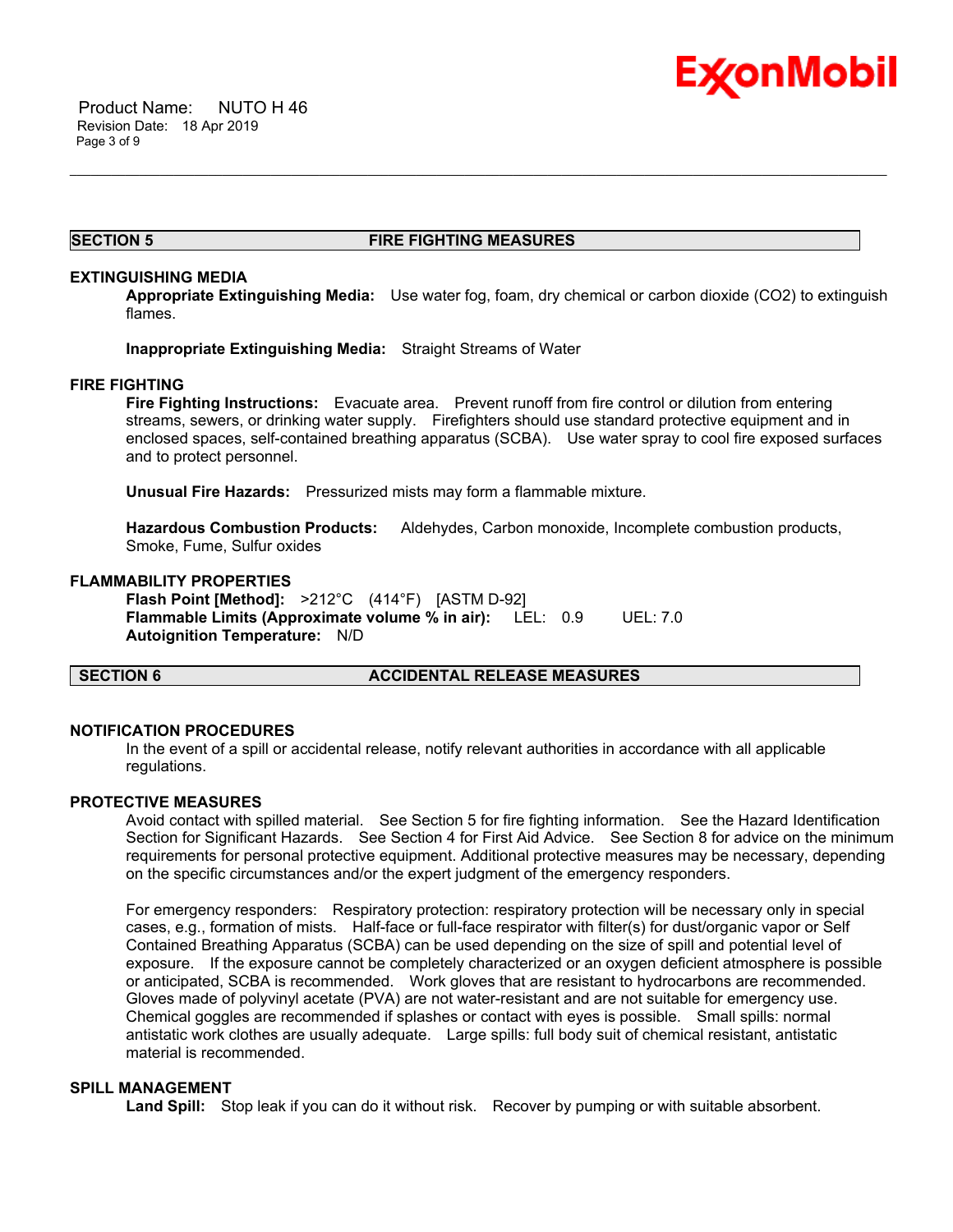

 Product Name: NUTO H 46 Revision Date: 18 Apr 2019 Page 4 of 9

> **Water Spill:** Stop leak if you can do it without risk. Confine the spill immediately with booms. Warn other shipping. Remove from the surface by skimming or with suitable absorbents. Seek the advice of a specialist before using dispersants.

\_\_\_\_\_\_\_\_\_\_\_\_\_\_\_\_\_\_\_\_\_\_\_\_\_\_\_\_\_\_\_\_\_\_\_\_\_\_\_\_\_\_\_\_\_\_\_\_\_\_\_\_\_\_\_\_\_\_\_\_\_\_\_\_\_\_\_\_\_\_\_\_\_\_\_\_\_\_\_\_\_\_\_\_\_\_\_\_\_\_\_\_\_\_\_\_\_\_\_\_\_\_\_\_\_\_\_\_\_\_\_\_\_\_\_\_\_\_

Water spill and land spill recommendations are based on the most likely spill scenario for this material; however, geographic conditions, wind, temperature, (and in the case of a water spill) wave and current direction and speed may greatly influence the appropriate action to be taken. For this reason, local experts should be consulted. Note: Local regulations may prescribe or limit action to be taken.

# **ENVIRONMENTAL PRECAUTIONS**

Large Spills: Dike far ahead of liquid spill for later recovery and disposal. Prevent entry into waterways, sewers, basements or confined areas.

# **SECTION 7 HANDLING AND STORAGE**

# **HANDLING**

 Prevent small spills and leakage to avoid slip hazard. Material can accumulate static charges which may cause an electrical spark (ignition source). When the material is handled in bulk, an electrical spark could ignite any flammable vapors from liquids or residues that may be present (e.g., during switch-loading operations). Use proper bonding and/or ground procedures. However, bonding and grounds may not eliminate the hazard from static accumulation. Consult local applicable standards for guidance. Additional references include American Petroleum Institute 2003 (Protection Against Ignitions Arising out of Static, Lightning and Stray Currents) or National Fire Protection Agency 77 (Recommended Practice on Static Electricity) or CENELEC CLC/TR 50404 (Electrostatics - Code of practice for the avoidance of hazards due to static electricity).

**Static Accumulator:** This material is a static accumulator.

# **STORAGE**

 The type of container used to store the material may affect static accumulation and dissipation. Do not store in open or unlabelled containers. Keep away from incompatible materials. **Storage Temperature:** < 45°C (113°F)

# **SECTION 8 EXPOSURE CONTROLS / PERSONAL PROTECTION**

**Exposure limits/standards for materials that can be formed when handling this product:** When mists/aerosols can occur the following is recommended:  $5$  mg/m<sup>3</sup> - ACGIH TLV (inhalable fraction).

NOTE: Limits/standards shown for guidance only. Follow applicable regulations.

# **ENGINEERING CONTROLS**

The level of protection and types of controls necessary will vary depending upon potential exposure conditions. Control measures to consider:

No special requirements under ordinary conditions of use and with adequate ventilation.

# **PERSONAL PROTECTION**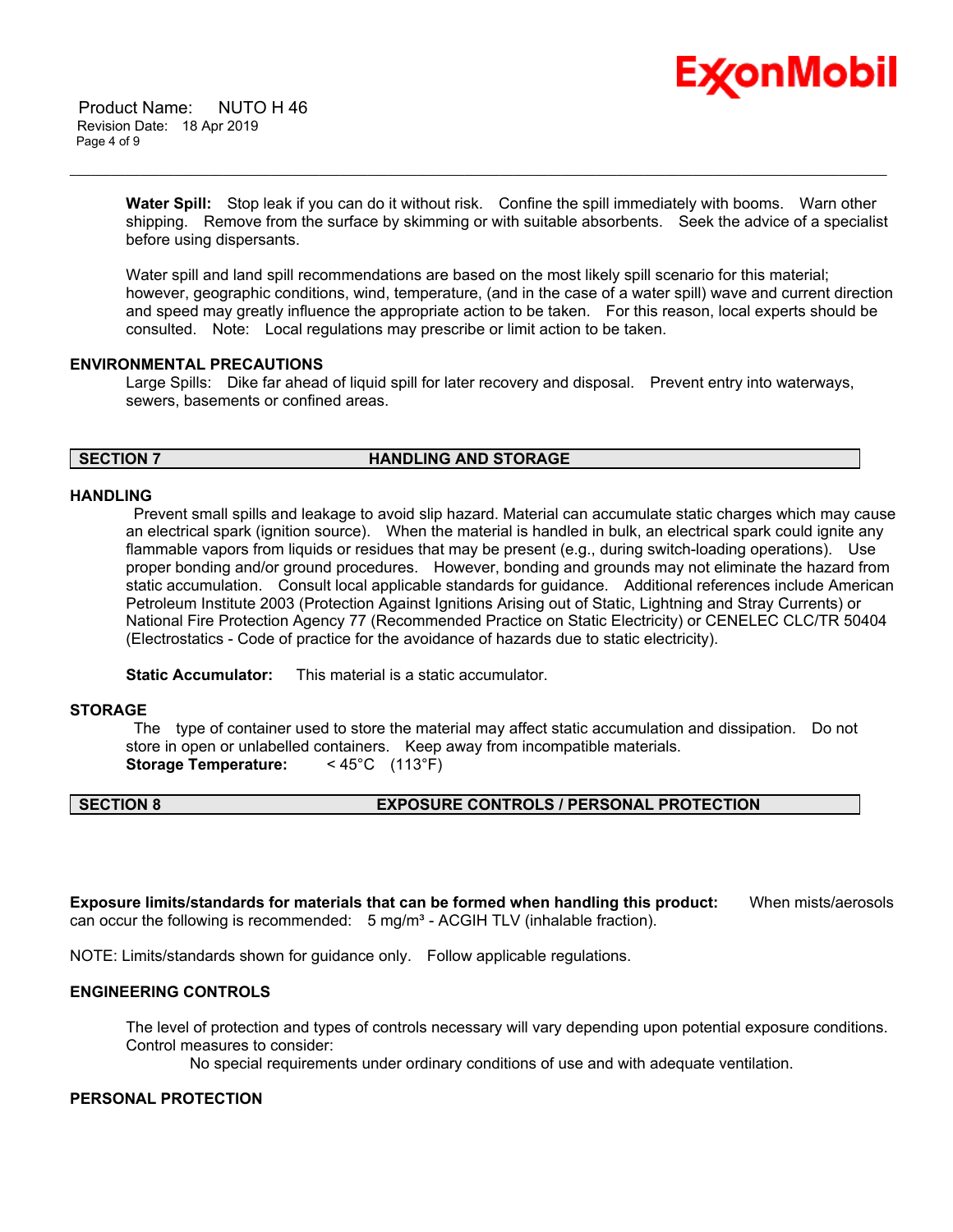

 Product Name: NUTO H 46 Revision Date: 18 Apr 2019 Page 5 of 9

> Personal protective equipment selections vary based on potential exposure conditions such as applications, handling practices, concentration and ventilation. Information on the selection of protective equipment for use with this material, as provided below, is based upon intended, normal usage.

\_\_\_\_\_\_\_\_\_\_\_\_\_\_\_\_\_\_\_\_\_\_\_\_\_\_\_\_\_\_\_\_\_\_\_\_\_\_\_\_\_\_\_\_\_\_\_\_\_\_\_\_\_\_\_\_\_\_\_\_\_\_\_\_\_\_\_\_\_\_\_\_\_\_\_\_\_\_\_\_\_\_\_\_\_\_\_\_\_\_\_\_\_\_\_\_\_\_\_\_\_\_\_\_\_\_\_\_\_\_\_\_\_\_\_\_\_\_

**Respiratory Protection:** If engineering controls do not maintain airborne contaminant concentrations at a level which is adequate to protect worker health, an approved respirator may be appropriate. Respirator selection, use, and maintenance must be in accordance with regulatory requirements, if applicable. Types of respirators to be considered for this material include:

No special requirements under ordinary conditions of use and with adequate ventilation. Particulate

For high airborne concentrations, use an approved supplied-air respirator, operated in positive pressure mode. Supplied air respirators with an escape bottle may be appropriate when oxygen levels are inadequate, gas/vapor warning properties are poor, or if air purifying filter capacity/rating may be exceeded.

**Hand Protection:** Any specific glove information provided is based on published literature and glove manufacturer data. Glove suitability and breakthrough time will differ depending on the specific use conditions. Contact the glove manufacturer for specific advice on glove selection and breakthrough times for your use conditions. Inspect and replace worn or damaged gloves. The types of gloves to be considered for this material include:

No protection is ordinarily required under normal conditions of use. Nitrile,Viton

**Eye Protection:** If contact is likely, safety glasses with side shields are recommended.

**Skin and Body Protection:** Any specific clothing information provided is based on published literature or manufacturer data. The types of clothing to be considered for this material include:

 No skin protection is ordinarily required under normal conditions of use. In accordance with good industrial hygiene practices, precautions should be taken to avoid skin contact.

**Specific Hygiene Measures:** Always observe good personal hygiene measures, such as washing after handling the material and before eating, drinking, and/or smoking. Routinely wash work clothing and protective equipment to remove contaminants. Discard contaminated clothing and footwear that cannot be cleaned. Practice good housekeeping.

# **ENVIRONMENTAL CONTROLS**

 Comply with applicable environmental regulations limiting discharge to air, water and soil. Protect the environment by applying appropriate control measures to prevent or limit emissions.

# **SECTION 9 PHYSICAL AND CHEMICAL PROPERTIES**

**Note: Physical and chemical properties are provided for safety, health and environmental considerations only and may not fully represent product specifications. Contact the Supplier for additional information.**

# **GENERAL INFORMATION**

**Physical State:** Liquid **Color:** Pale Yellow to Brown **Odor:** Characteristic **Odor Threshold:** N/D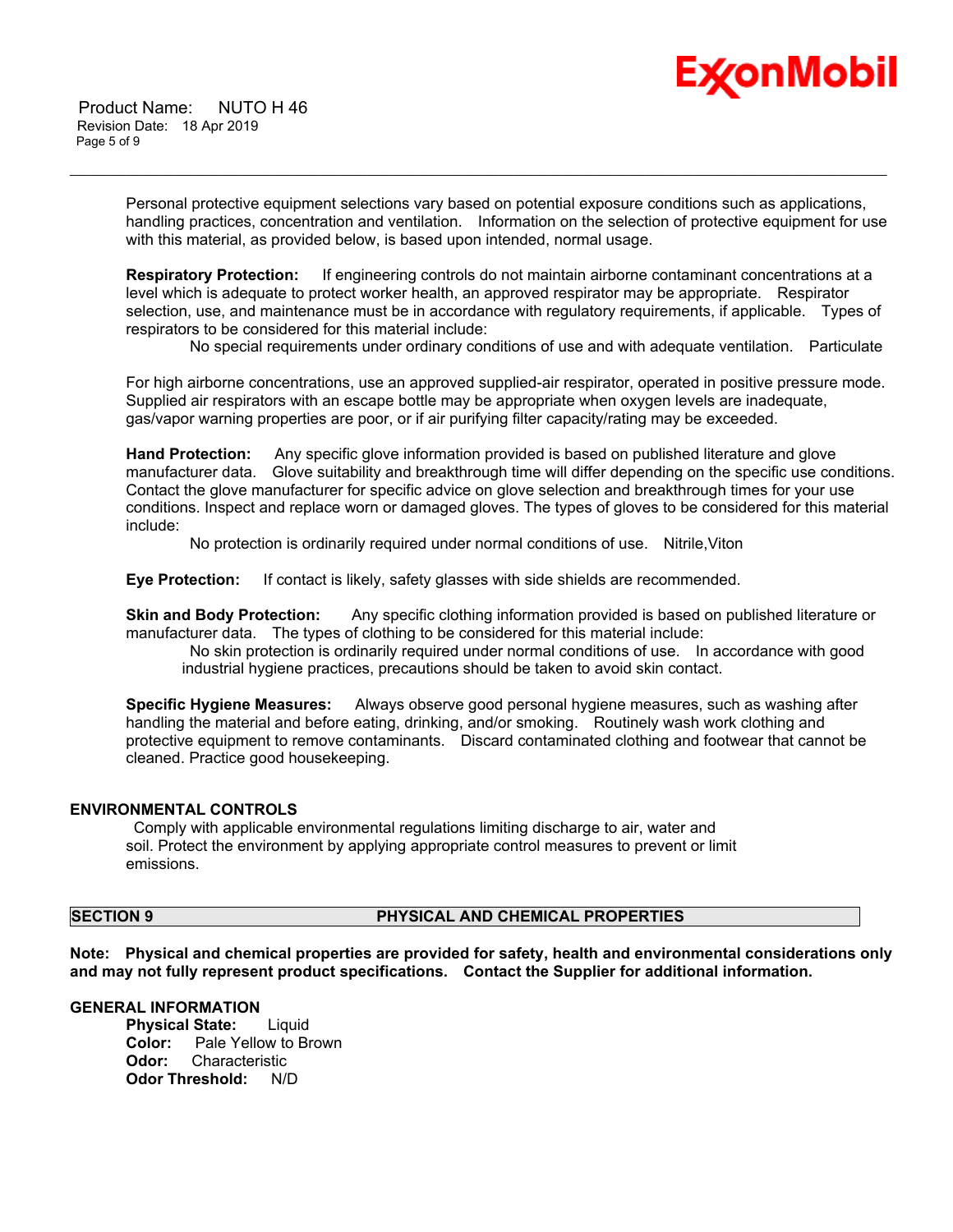

 Product Name: NUTO H 46 Revision Date: 18 Apr 2019 Page 6 of 9

**IMPORTANT HEALTH, SAFETY, AND ENVIRONMENTAL INFORMATION Relative Density (at 15 °C):** 0.877 **Flammability (Solid, Gas):** N/A<br>**Flash Point [Method]:** >212<sup>°</sup> **Flash Point [Method]:** >212°C (414°F) [ASTM D-92] **Flammable Limits (Approximate volume % in air):** LEL: 0.9 UEL: 7.0 **Autoignition Temperature:** N/D **Boiling Point / Range:** N/D **Decomposition Temperature:** N/D **Vapor Density (Air = 1):** > 2 at 101 kPa **Vapor Pressure:** < 0.013 kPa (0.1 mm Hg) at 20 °C **Evaporation Rate (n-butyl acetate = 1):** N/D **pH:** N/A **Log Pow (n-Octanol/Water Partition Coefficient):** > 3.5 **Solubility in Water:** Negligible **Viscosity:** 46 cSt (46 mm2/sec) at 40 °C | 6.7 cSt (6.7 mm2/sec) at 100 °C **Oxidizing Properties:** See Hazards Identification Section.

# **OTHER INFORMATION**

**Freezing Point:** N/D **Melting Point:** N/A **Pour Point:** -18°C (0°F) **DMSO Extract (mineral oil only), IP-346:** < 3 %wt

# **SECTION 10 STABILITY AND REACTIVITY**

\_\_\_\_\_\_\_\_\_\_\_\_\_\_\_\_\_\_\_\_\_\_\_\_\_\_\_\_\_\_\_\_\_\_\_\_\_\_\_\_\_\_\_\_\_\_\_\_\_\_\_\_\_\_\_\_\_\_\_\_\_\_\_\_\_\_\_\_\_\_\_\_\_\_\_\_\_\_\_\_\_\_\_\_\_\_\_\_\_\_\_\_\_\_\_\_\_\_\_\_\_\_\_\_\_\_\_\_\_\_\_\_\_\_\_\_\_\_

**STABILITY:** Material is stable under normal conditions.

**CONDITIONS TO AVOID:** Excessive heat. High energy sources of ignition.

**MATERIALS TO AVOID:** Strong oxidizers

**HAZARDOUS DECOMPOSITION PRODUCTS:** Material does not decompose at ambient temperatures.

**POSSIBILITY OF HAZARDOUS REACTIONS:** Hazardous polymerization will not occur.

### **SECTION 11 TOXICOLOGICAL INFORMATION**

## **INFORMATION ON TOXICOLOGICAL EFFECTS**

| <b>Hazard Class</b>                                | <b>Conclusion / Remarks</b>                                     |
|----------------------------------------------------|-----------------------------------------------------------------|
| <b>Inhalation</b>                                  |                                                                 |
| Acute Toxicity: No end point data for<br>material. | Minimally Toxic. Based on assessment of the components.         |
| Irritation: No end point data for material.        | Negligible hazard at ambient/normal handling temperatures.      |
| Ingestion                                          |                                                                 |
| Acute Toxicity: No end point data for<br>material. | Minimally Toxic. Based on assessment of the components.         |
| <b>Skin</b>                                        |                                                                 |
| Acute Toxicity: No end point data for<br>material. | Minimally Toxic. Based on assessment of the components.         |
| Skin Corrosion/Irritation: No end point data       | Negligible irritation to skin at ambient temperatures. Based on |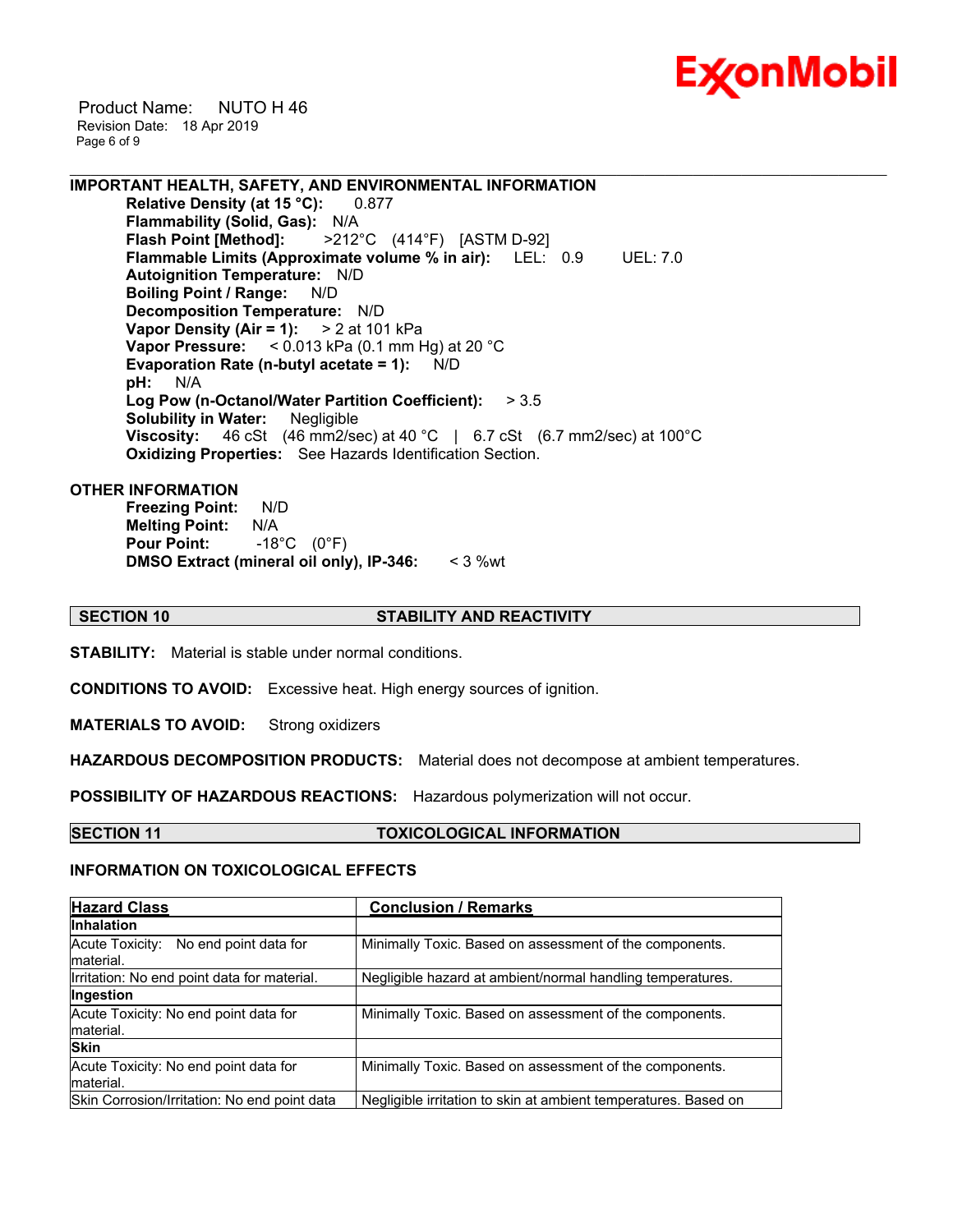

 Product Name: NUTO H 46 Revision Date: 18 Apr 2019 Page 7 of 9

| assessment of the components.<br>May cause mild, short-lasting discomfort to eyes. Based on<br>assessment of the components.<br>Not expected to be a respiratory sensitizer.<br>Not expected to be a skin sensitizer. Based on assessment of the<br>components.<br>Not expected to be an aspiration hazard. Based on physico-<br>chemical properties of the material.<br>Not expected to be a germ cell mutagen. Based on assessment of<br>the components.<br>Not expected to cause cancer. Based on assessment of the<br>components.<br>Not expected to be a reproductive toxicant. Based on assessment<br>of the components.<br>Not expected to cause harm to breast-fed children.<br>Not expected to cause organ damage from a single exposure.<br>Not expected to cause organ damage from prolonged or repeated<br>exposure. Based on assessment of the components. |                                                                    |  |
|-------------------------------------------------------------------------------------------------------------------------------------------------------------------------------------------------------------------------------------------------------------------------------------------------------------------------------------------------------------------------------------------------------------------------------------------------------------------------------------------------------------------------------------------------------------------------------------------------------------------------------------------------------------------------------------------------------------------------------------------------------------------------------------------------------------------------------------------------------------------------|--------------------------------------------------------------------|--|
|                                                                                                                                                                                                                                                                                                                                                                                                                                                                                                                                                                                                                                                                                                                                                                                                                                                                         | for material.                                                      |  |
|                                                                                                                                                                                                                                                                                                                                                                                                                                                                                                                                                                                                                                                                                                                                                                                                                                                                         | Eye                                                                |  |
|                                                                                                                                                                                                                                                                                                                                                                                                                                                                                                                                                                                                                                                                                                                                                                                                                                                                         | Serious Eye Damage/Irritation: No end point<br>ldata for material. |  |
|                                                                                                                                                                                                                                                                                                                                                                                                                                                                                                                                                                                                                                                                                                                                                                                                                                                                         | <b>Sensitization</b>                                               |  |
|                                                                                                                                                                                                                                                                                                                                                                                                                                                                                                                                                                                                                                                                                                                                                                                                                                                                         | Respiratory Sensitization: No end point data<br>for material.      |  |
|                                                                                                                                                                                                                                                                                                                                                                                                                                                                                                                                                                                                                                                                                                                                                                                                                                                                         | Skin Sensitization: No end point data for<br>lmaterial.            |  |
|                                                                                                                                                                                                                                                                                                                                                                                                                                                                                                                                                                                                                                                                                                                                                                                                                                                                         | <b>Aspiration: Data available.</b>                                 |  |
|                                                                                                                                                                                                                                                                                                                                                                                                                                                                                                                                                                                                                                                                                                                                                                                                                                                                         | <b>Germ Cell Mutagenicity: No end point data</b><br>for material.  |  |
|                                                                                                                                                                                                                                                                                                                                                                                                                                                                                                                                                                                                                                                                                                                                                                                                                                                                         | <b>Carcinogenicity:</b> No end point data for<br>material.         |  |
|                                                                                                                                                                                                                                                                                                                                                                                                                                                                                                                                                                                                                                                                                                                                                                                                                                                                         | <b>Reproductive Toxicity:</b> No end point data<br>for material.   |  |
|                                                                                                                                                                                                                                                                                                                                                                                                                                                                                                                                                                                                                                                                                                                                                                                                                                                                         | Lactation: No end point data for material.                         |  |
|                                                                                                                                                                                                                                                                                                                                                                                                                                                                                                                                                                                                                                                                                                                                                                                                                                                                         | Specific Target Organ Toxicity (STOT)                              |  |
|                                                                                                                                                                                                                                                                                                                                                                                                                                                                                                                                                                                                                                                                                                                                                                                                                                                                         | Single Exposure: No end point data for<br>material.                |  |
|                                                                                                                                                                                                                                                                                                                                                                                                                                                                                                                                                                                                                                                                                                                                                                                                                                                                         | Repeated Exposure: No end point data for<br>material.              |  |

# **OTHER INFORMATION**

# **Contains:**

Base oil severely refined: Not carcinogenic in animal studies. Representative material passes IP-346, Modified Ames test, and/or other screening tests. Dermal and inhalation studies showed minimal effects; lung non-specific infiltration of immune cells, oil deposition and minimal granuloma formation. Not sensitizing in test animals.

**IARC Classification: The following ingredients are cited on the lists below:** None.

|              | --REGULATORY LISTS SEARCHED-- |               |  |
|--------------|-------------------------------|---------------|--|
| $1 = IARC 1$ | $2 = IARC 2A$                 | $3 = IARC 2B$ |  |

# **SECTION 12 ECOLOGICAL INFORMATION**

 The information given is based on data for the material, components of the material, or for similar materials, through the application of bridging principals.

# **ECOTOXICITY**

Material -- Not expected to be harmful to aquatic organisms.

# **MOBILITY**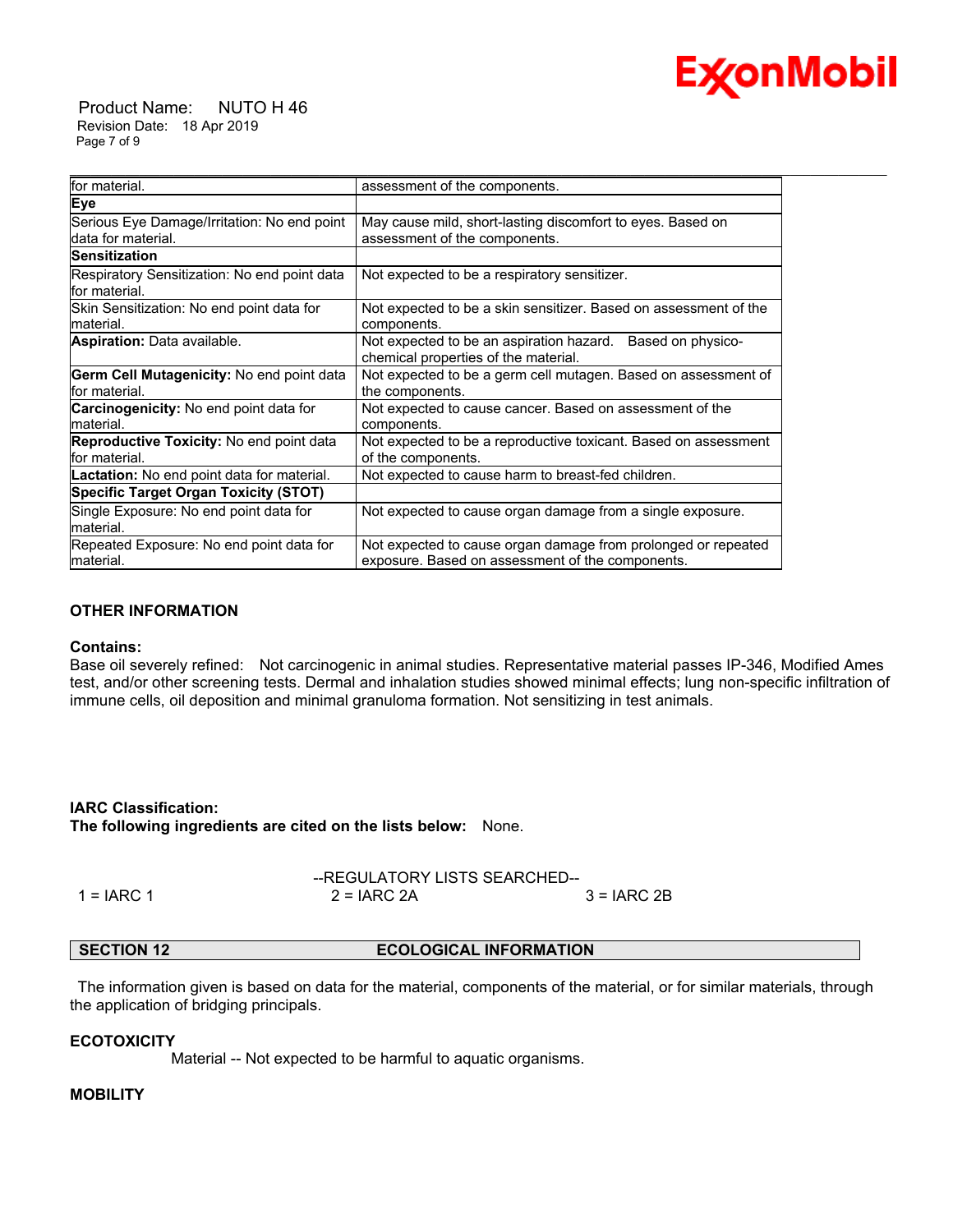

 Product Name: NUTO H 46 Revision Date: 18 Apr 2019 Page 8 of 9

\_\_\_\_\_\_\_\_\_\_\_\_\_\_\_\_\_\_\_\_\_\_\_\_\_\_\_\_\_\_\_\_\_\_\_\_\_\_\_\_\_\_\_\_\_\_\_\_\_\_\_\_\_\_\_\_\_\_\_\_\_\_\_\_\_\_\_\_\_\_\_\_\_\_\_\_\_\_\_\_\_\_\_\_\_\_\_\_\_\_\_\_\_\_\_\_\_\_\_\_\_\_\_\_\_\_\_\_\_\_\_\_\_\_\_\_\_\_ Base oil component -- Low solubility and floats and is expected to migrate from water to the land. Expected to partition to sediment and wastewater solids.

# **PERSISTENCE AND DEGRADABILITY**

# **Biodegradation:**

Base oil component -- Expected to be inherently biodegradable

# **BIOACCUMULATION POTENTIAL**

 Base oil component -- Has the potential to bioaccumulate, however metabolism or physical properties may reduce the bioconcentration or limit bioavailability.

# **SECTION 13 DISPOSAL CONSIDERATIONS**

Disposal recommendations based on material as supplied. Disposal must be in accordance with current applicable laws and regulations, and material characteristics at time of disposal.

# **DISPOSAL RECOMMENDATIONS**

 Product is suitable for burning in an enclosed controlled burner for fuel value or disposal by supervised incineration at very high temperatures to prevent formation of undesirable combustion products. Protect the environment. Dispose of used oil at designated sites. Minimize skin contact. Do not mix used oils with solvents, brake fluids or coolants.

**Empty Container Warning** Empty Container Warning (where applicable): Empty containers may contain residue and can be dangerous. Do not attempt to refill or clean containers without proper instructions. Empty drums should be completely drained and safely stored until appropriately reconditioned or disposed. Empty containers should be taken for recycling, recovery, or disposal through suitably qualified or licensed contractor and in accordance with governmental regulations. DO NOT PRESSURISE, CUT, WELD, BRAZE, SOLDER, DRILL, GRIND, OR EXPOSE SUCH CONTAINERS TO HEAT, FLAME, SPARKS, STATIC ELECTRICITY, OR OTHER SOURCES OF IGNITION. THEY MAY EXPLODE AND CAUSE INJURY OR DEATH.

# **SECTION 14 TRANSPORT INFORMATION**

**LAND** : Not Regulated for Land Transport

**SEA (IMDG):** Not Regulated for Sea Transport according to IMDG-Code

**Marine Pollutant:** No

**AIR (IATA):** Not Regulated for Air Transport

# **SECTION 15 REGULATORY INFORMATION**